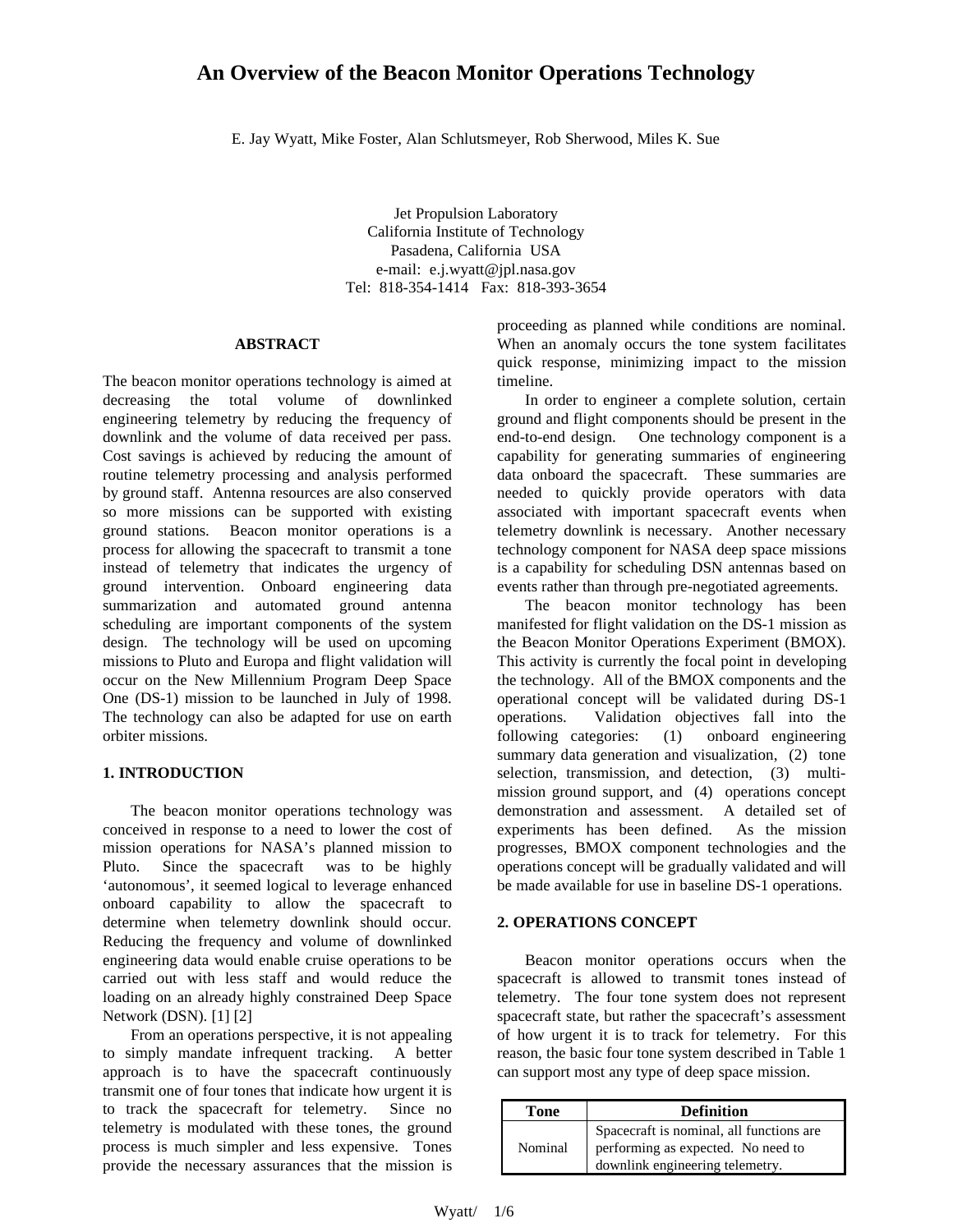| Interesting | An interesting and non-urgent event has<br>occurred on the spacecraft. Establish<br>communication with the ground when<br>convenient to obtain data relating to the<br>event. Example: device reset to clear<br>error caused by SEU, other transient<br>events. |
|-------------|-----------------------------------------------------------------------------------------------------------------------------------------------------------------------------------------------------------------------------------------------------------------|
|             | The spacecraft needs servicing.                                                                                                                                                                                                                                 |
| Important   | Communication with the ground needs to                                                                                                                                                                                                                          |
|             | be achieved within a certain time or the                                                                                                                                                                                                                        |
|             | spacecraft state could deteriorate and/or                                                                                                                                                                                                                       |
|             | critical data could be lost. Examples:                                                                                                                                                                                                                          |
|             | solid state memory near full, non-critical                                                                                                                                                                                                                      |
|             | hardware failure.                                                                                                                                                                                                                                               |
|             | Spacecraft emergency. A critical                                                                                                                                                                                                                                |
| Urgent      | component of the spacecraft has failed.                                                                                                                                                                                                                         |
|             | The spacecraft cannot autonomously                                                                                                                                                                                                                              |
|             | recover and ground intervention is                                                                                                                                                                                                                              |
|             | required immediately. Examples: 1553                                                                                                                                                                                                                            |
|             | bus failure, PDU failure, SRU failure,                                                                                                                                                                                                                          |
|             | IPS gimbal stuck.                                                                                                                                                                                                                                               |
| - No Tone   | Beacon mode is not operating, spacecraft                                                                                                                                                                                                                        |
|             | telecom is not Earth-pointed or                                                                                                                                                                                                                                 |
|             | spacecraft anomaly prohibited tone from                                                                                                                                                                                                                         |
|             | being sent.                                                                                                                                                                                                                                                     |

#### **Table 1 Beacon Tone Definitions**

Although the flight project determines how frequently to poll the beacon tone, a rate of once per day is generally considered optimal. When the tone indicates that tracking is required, an antenna is scheduled to retrieve the summary. If the summary reveals that further intervention is necessary, another track is scheduled to uplink commands or retrieve more data. A mission would likely transition gradually to beacon operations once routine operations are underway. The summarization flight software adapts to downlink rate, allowing much larger telemetry summaries in the early phases of the mission. As operators become more comfortable using the summaries, frequency of nominal tracking and summary size can be scaled-back for additional cost savings. Summary passes can be much shorter than the 6-8 hour passes used on traditional deep space missions, even when larger summaries are desired.

### **3. FLIGHT SYSTEM HARDWARE**

The responsibility of flight hardware is to generate and transmit beacon signals representing the four beacon states. In theory, this function can be supported with a very simple transmit subsystem that has a modulator, an exciter, an amplifier, and an antenna. The telecommunications subsystem for space missions in general is more complicated. The complexity varies from one mission to another and is affected by the coverage requirements, the number of frequency bands, and the redundancy requirements. For the DS-1 mission, the telecom subsystem includes a Small Deep Space Transponder (SDST), a 12.5 W X-band solid state power amplifiers (SSPA), a 2.5 W Ka-band SSPA, two X-band low-gain antennas (LGA), and one dual-frequency X- and Ka-band high-gain antenna (HGA). The gain of the HGA is ~25 dBic gain at X-band and 27 dBic at Ka-band. The gain of the LGA is ~9 dBic. The SDST is a highly integrated package that includes a telemetry modulator, exciter, and command detector. The DS-1 telecommunications subsystem will be used to generate and transmit beacon signals for the experiment, without modifications.

The four beacon messages are each represented by a pair of tones, centered around the carrier. These tones will be generated by phase-modulating the RF carrier by a squarewave subcarrier using 90 degrees modulation angle. The carrier will be completely suppressed. The resulting downlink spectrum will consist of tones at odd multiples of the subcarrier frequency above and below the carrier. The higher harmonics will be ignored; only the tones at the fundamental frequency will be used to represent the transmitted message. Ignoring the higher harmonics results in a slight loss of signal strength. The SDST has the capability to generate a wide range of subcarrier frequency to represent the four beacon messages. However, the downlink frequency uncertainty and detector complexity together constrain the selection of the subcarrier frequencies. The frequency uncertainty is caused by a combination of on-board temperature variations and uncorrected residual Doppler frequency. For the Beacon Monitor Experiment, the four subcarrier frequencies are 20, 25, 30, and 35 kHz. The signal structure is shown in Figure 1.





### **4. FLIGHT SYSTEM SOFTWARE**

The amount by which beacon monitoring reduces operations cost depends largely on the level of autonomy achieved onboard the spacecraft. Systems that can perform more robust recovery from anomaly conditions and provide flexible onboard data management can achieve the most benefit from beacon operations. The two primary flight software innovations implemented through the beacon monitor development effort are onboard engineering data summarization and beacon tone selection. The tone selection module is a software component that implements the functionality required to select tone states based on spacecraft health information. The summarization module is a comprehensive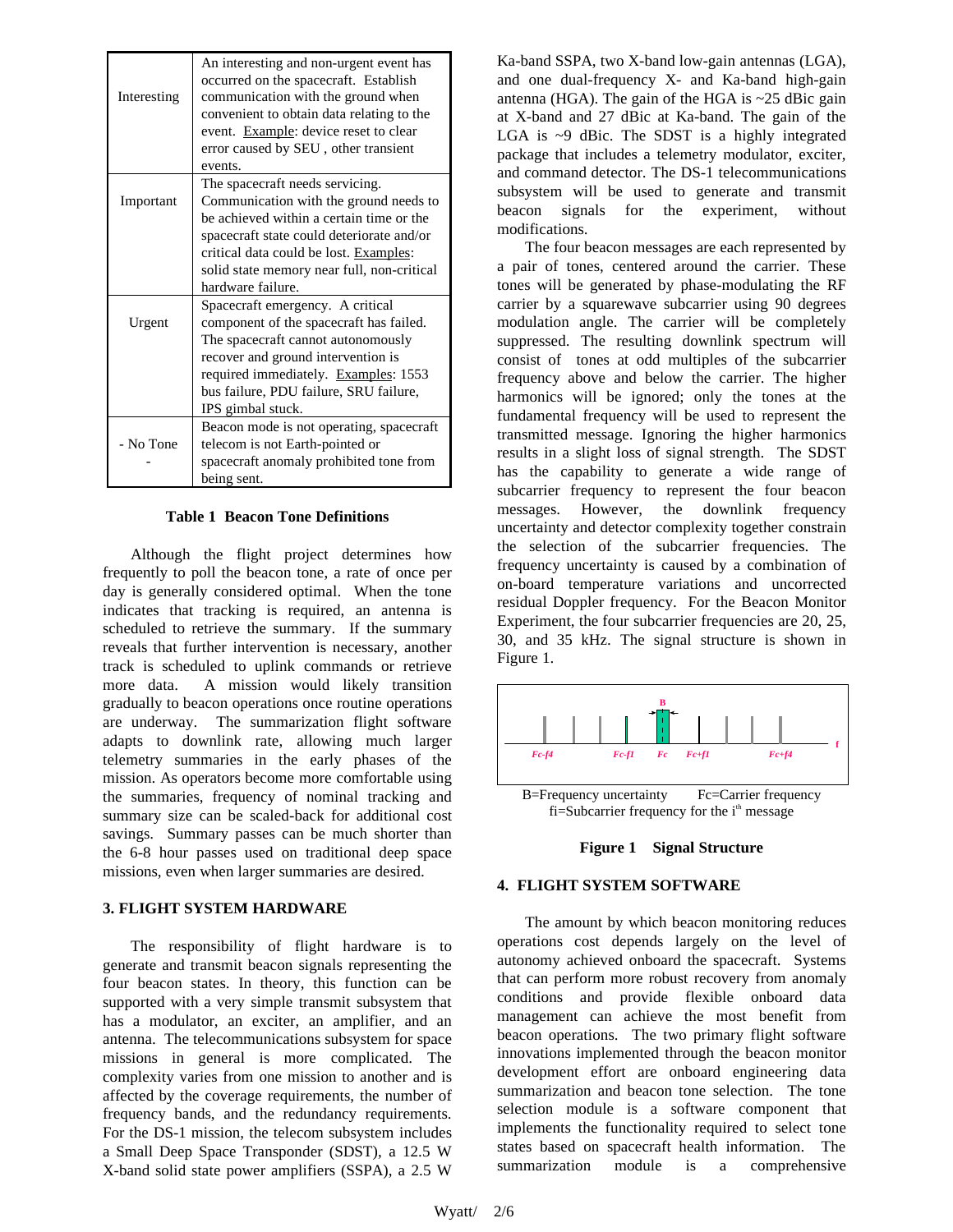architecture for creating summaries of engineering data between telemetry downlink periods.

## **4.1 Tone Selection**

The tone selector module maps fault protection messages to beacon tone states. This module outputs the tone state as a telemetry packet and a message to the Small Deep Space Transponder to actually set the tone. The output of the module can be turned OFF, ON or RESET by issuing a ground command. Tone state always transitions to a higher level of urgency until reset by a ground command. The tone selection module for DS-1 currently consists of 1583 source lines in C and uses 31 Kbytes of memory when compiled for a Power PC series processor. The processing load is all in response to external messages which come at undetermined intervals (less than 1/sec). The processing time for one message is negligible.

## **4.2 Data Summarization**

Flight software for summarization integrates several techniques into one cohesive architecture for providing operators with information required to analyze spacecraft engineering data. The method for creating the summary data is highly event-driven and uses the data prioritization capabilities built into the telemetry management software. It has been a design goal to integrate the most advanced techniques possible into the architecture. Transforms and adaptive alarm thresholds are key components of an architecture creating top-level summary statistics, episode data (high-resolution culprit and causally related data), low-resolution "snapshot" telemetry, and user-defined data .

## *Transforms*

Each sensor will use a selected subset of the five transforms included in the summarization software package. Those transforms are: minimum value, maximum value, mean value, first derivative, and second derivative. To compute the transforms, the raw data from each sensor is stored in a lag vector of a predetermined length, and the value of the transform is computed across the vector. It should be noted that the first and second derivative transforms are not true derivative functions. The first derivative transform simply computes the rate of change between the first and last points in the vector. Similarly the second derivative transform calculates the rate of change between the difference of the first two values in the vector and the difference of the last two values in the vector. Minimum, maximum, and mean values are also calculated for the first and second derivative transforms. Transforms require more computational cycles than straight limit comparison; however, the

time required to perform the mathematical operations is inconsequential.

Using the transforms to determine when an episode should begin provides more flexibility than simply testing the raw data against red-line limits. If an episode were to begin whenever a sensor value moved above/below a certain value, then red-line limit sensing would be sufficient. This functionality, which is adequate for many sensors, is still provided when we use the transforms. By using the maximum and minimum value transforms, we can duplicate the redline limit sensing. If the maximum/minimum value goes above/below the set boundary, then an episode is started. However, using the transforms also provides this functionality while better handling some cases, where the traditional method would either fail or signal false alarms.

In traditional limit sensing, there is no concept of memory or time in examining values, i.e. an episode cannot be triggered if a value stays above/below a certain level for a certain amount of time. However, this type of behavior can be captured with the mean value transform. A value falling below a limit for too long will reduce the mean, causing an episode to begin. With traditional methods, an episode would occur anytime the value dropped below the threshold, possibly leading to many false alarms.

During nominal spacecraft operation, some sensors may change value in a cyclical manner. Traditional limit sensing would be able to detect when the sensor went above or below its expected values, but would fail to detect the anomalous situation where the value did not change. To handle this case, we could use the first and second derivative transforms. For a constant value, both first and second derivative functions would be zero, signaling that an episode should be triggered.

## *Adaptive Alarm Thresholds [3]*

The current state-of-the-art in anomaly detection is to use limit-sensing, in which the current sensor value is compared against predetermined high and low "red-lines". Such red-lines are typically constants across many or all mission modes and it is difficult to determine tight limits which will work well throughout the mission. Thus, to avoid frequent false alarms, the red-lines are made imprecise, leading to missed alarms and missed opportunities for early anomaly detection.

An alternative to red-line limits is envelope functions learned from historical and/or simulated data. Limits become dynamically changing values instead of static constants. These limits are functional values based upon the values of related sensors and other factors, such as the current operational mode of the spacecraft. Although learning precise envelopes can take longer than determining red-lines, initial loose envelopes can be learned quickly. With further training, the bounds can be incrementally tightened, while still retaining a low false alarm rate. Since the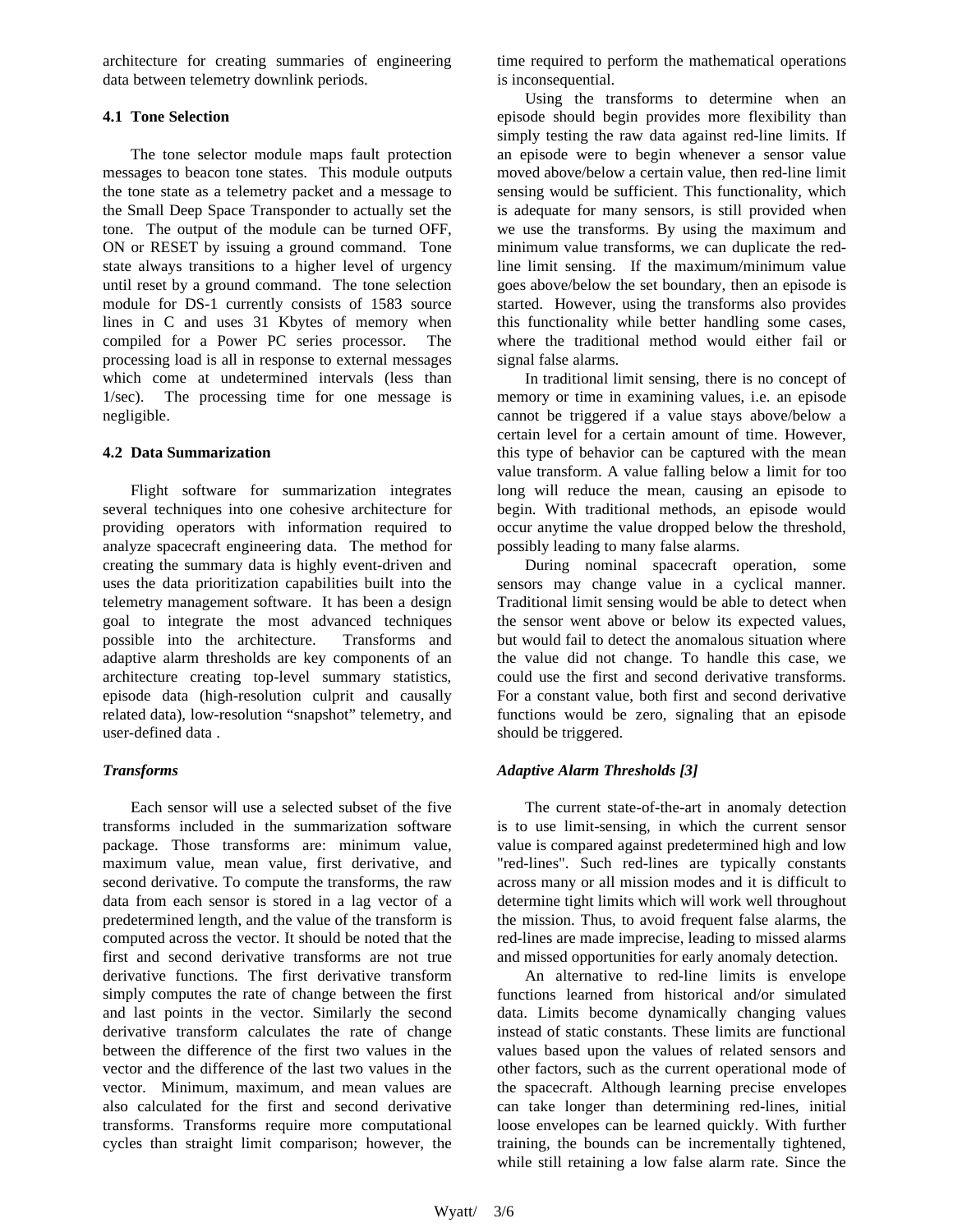learned envelopes are tighter than red-lines, they have a much lower missed alarm rate. Novel training methods are being employed to avoid bounds which cause alarms in nominal training data. Therefore, these envelopes are loose enough to avoid false alarms, provided the training and validation data are representative.

In order to learn the envelopes, the ELMER (Envelope Learning and Monitoring via Error Relaxation) algorithm will be used. For training purposes, ELMER can be run on the ground using historical spacecraft data, examining both anomaly and nominal data sets in order to determine accurate bounds. For certain phases of the DS-1 beacon monitor experiment, the ground trainer will produce limit functions for uplink as shown in Figure 2.





### *Flight Software Architecture*

The summarizer consists of 3 subroutines: data collection and processing, episode, and mission activity. The data collection and processing module receives data from various domain units via C function calls and applies summary techniques to these data, producing summary measures for downlink to the ground. The Sampler/Summarizer/Episode Identifier module is awakened once per processing interval (1 sec. for DS-1), at which time it reads the current value of all the spacecraft data items available, computes derived data such as running minimum, mean and trends, checks the raw and derived data against upper and lower limits, starts and ends "episodes" describing out-of-limits conditions, and produces historical and episodic telemetry. It also responds to spacecraft state messages to determine the current spacecraft activity, which determines which set of bounding limits to use. The architecture diagram shown in Figure 3 shows the interfaces between the subroutines and the major constituents of the summaries.

Data collection is performed by providing a central memory array accessible to all flight software. The various flight software modules update the memory array once per second or whenever the data changes, whichever is less often. The update is done by direct write, thus the time for a single update is just a few microseconds.

The episode subroutine looks for anomalies within the data and summarizes all data relevant to the anomaly. The episode subroutine receives summary

and engineering data internally from the summarizer/sampler module and compares the data with alarm limits. If the limit is exceeded, the subroutine spawns a new episode and collects relevant data from the summarizer/sampler. This data is in the form of one minute summaries that start five minutes before the episode and end five minutes after the end of the episode. At the end of the episode, the subroutine outputs episode name (out of limit data ID), high limit, low limit, relevant data, start and end times.

The mission activity subroutine determines the overall spacecraft mode of operation. This determination is used to select data and limits for a particular episode in the episode subroutine. For example, solar electric propulsion (SEP) sensor values may be important while using SEP, but if the satellite is in RCS control mode then SEP sensor values could be ignored. In addition, the ACS rate limits might be different during cruise than during a maneuver. As this example points out, it is necessary to use the mission activities to determine which data to use for episode identification. The mission activity is intended to be exclusive. When a new mission mode start message is received, the previous mission mode is assumed to have ended.

The sampler module and its related data gathering module currently consist of 3038 lines of source code and 222 Kbytes of memory on the Power PC series processors. Activity determination is a rare event and processing time is negligible. The once-per-wake up processing time for DS-1 averages out to 30ms.

### **5. TONE DETECTION SYSTEM**

The ground monitor station is fully automated and its operation is driven solely by schedule and predicts. The received signal is first down-converted to IF, sampled, digitized, and recorded. The digitized signal is processed by the signal detector, which performs a non-coherent detection using the Fast Fourier Transform (FFT). The detected signal is then decoded by the Message Decoder, and the decoded message is then disseminated to the mission operations team and other users. A block diagram of the station is shown in Figure 4.



### **Figure 4 Monitor Station Block Diagram**

The signal detector contains four tone detectors, one for each message. To insure proper signal detection, the bandwidth of each tone detector must be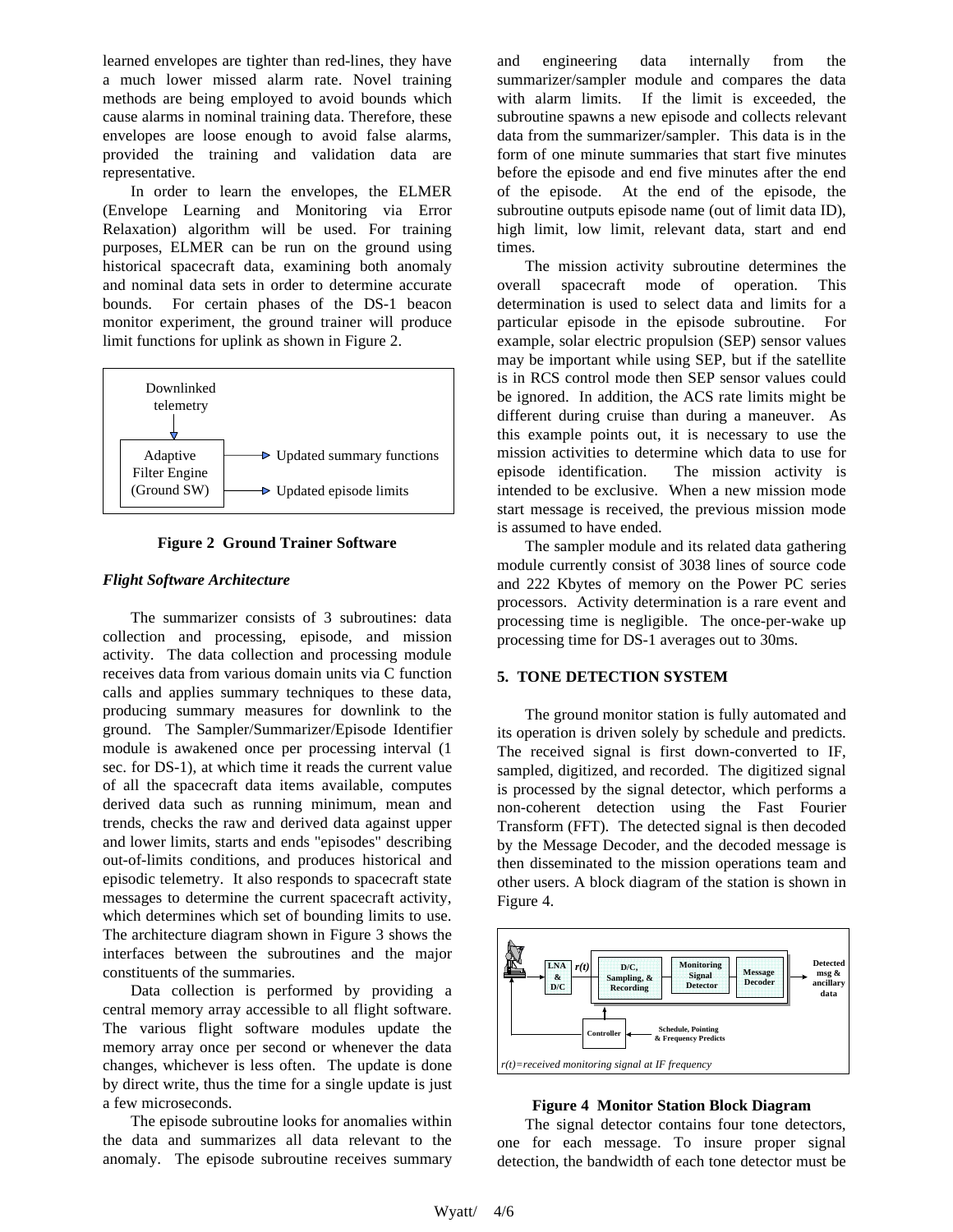sufficiently large to accommodate the frequency uncertainty and frequency drift of the downlink frequency, i.e., the beacon tones for a given message will not drift outside of the passband of the detector for that message. The FFT is employed to compute the energy of all spectral pairs having spacing corresponding to the four beacon signals. Because of oscillator instability, Fourier transforms cannot be produced over long time intervals. The total observation time is divided into short intervals. FFTs are first performed over these short intervals and then incoherently combined after the frequency drift has been removed. The maximum of the outputs of the four tone detectors is then selected and compared against a pre-determined threshold to determine which message has been received. A block diagram for the signal detector and the message decoder is shown in Figure 5.



**Figure 5 Monitoring Signal Detector and Message Decoder**

#### **6. TONE HANDLING & REPORTING**

The beacon signal detection and message delivery system for the DS-1 experiment is shown in Figure 6. DSS-26 (a 34m DSN antenna) will double as a monitoring station as well as a demand access station. The beacon message is first received and decoded by the remote monitoring station and subsequently transmitted to the BMOX team at JPL via a secured link, such as the NASA Science Internet. BMOX in turn forwards the beacon message to DS-1 Mission Operations and other end users, including the Demand Access Scheduler, using e:mail or pagers. Depending on what message has been received, different activities will be carried out by the BMOX team, the Demand Access Scheduler, the mission operations team, and the DSN station. If the tone indicates that telemetry tracking is required, the Demand Access Scheduler will schedule a downlink track for the demand station to receive telemetry from the spacecraft. The scheduler will notify the BMOX team of the schedule. BMOX will in turn notify the Mission Operations team and obtain its approval to carry out the downlink track triggered by the beacon message. One roundtrip-light-time prior to the downlink track, a command will be transmitted to the spacecraft by the demand access station or by another 34m antenna station to initiate the downlink pass. The downlink telemetry will be received by the demand access station, forwarded to the Mission Operations and the BMOX teams, and analyzed.

### **7. SUMMARY DATA VISUALIZATION**

Moving to a paradigm where downlink is infrequent requires new approaches for data visualization on the ground. The onboard summarization architecture provides data at variable resolution based on total available bandwidth and the number of significant episodes since the last downlink. The operator will need to quickly locate the high resolution episode data and would likely use the low resolution (snapshot) data for gaining overall system context. An incremental development process is being used with an end vision to develop automated software that searches the data for important information identified in the downlink and guides the operator through analysis of that data.

### **8. ANTENNA SCHEDULING [4]**

Current missions using the DSN negotiate tracking schedules well in advance of the launch date. While this approach is adequate for missions with predefined tracking requirements, it does not mesh with the demand-access paradigm of the beacon monitor approach. Since beacon monitoring requires that the spacecraft initiate tracking, antenna schedules must be formed adaptively and must accommodate varying degrees of urgency in beacon tone states. The DSN advanced technology program is supporting beacon monitor operations development by implementing a method for automated scheduling and providing dedicated antenna resources that can be used for tone detection, telemetry acquisition and command uplink. Segregating pre-scheduled missions from beacon monitor missions avoids conflicts in scheduling paradigms while at the same time evolving a longterm capability within the DSN to support beacon monitor operations.

### **CONCLUSION**

In today's environment, concentrating on reducing downlink is a viable, low risk approach to low cost operations. The technology represents an important, yet practical step in creating advanced mission system designs to achieve cost reduction goals. An added benefit is that the approach is highly compatible with ongoing work in other areas of spacecraft autonomy and the benefits from using beacon monitor operations are enhanced as space systems become more robust.

### **ACKNOWLEDGMENTS**

The research described in this paper was carried out by the Jet Propulsion Laboratory, California Institute of